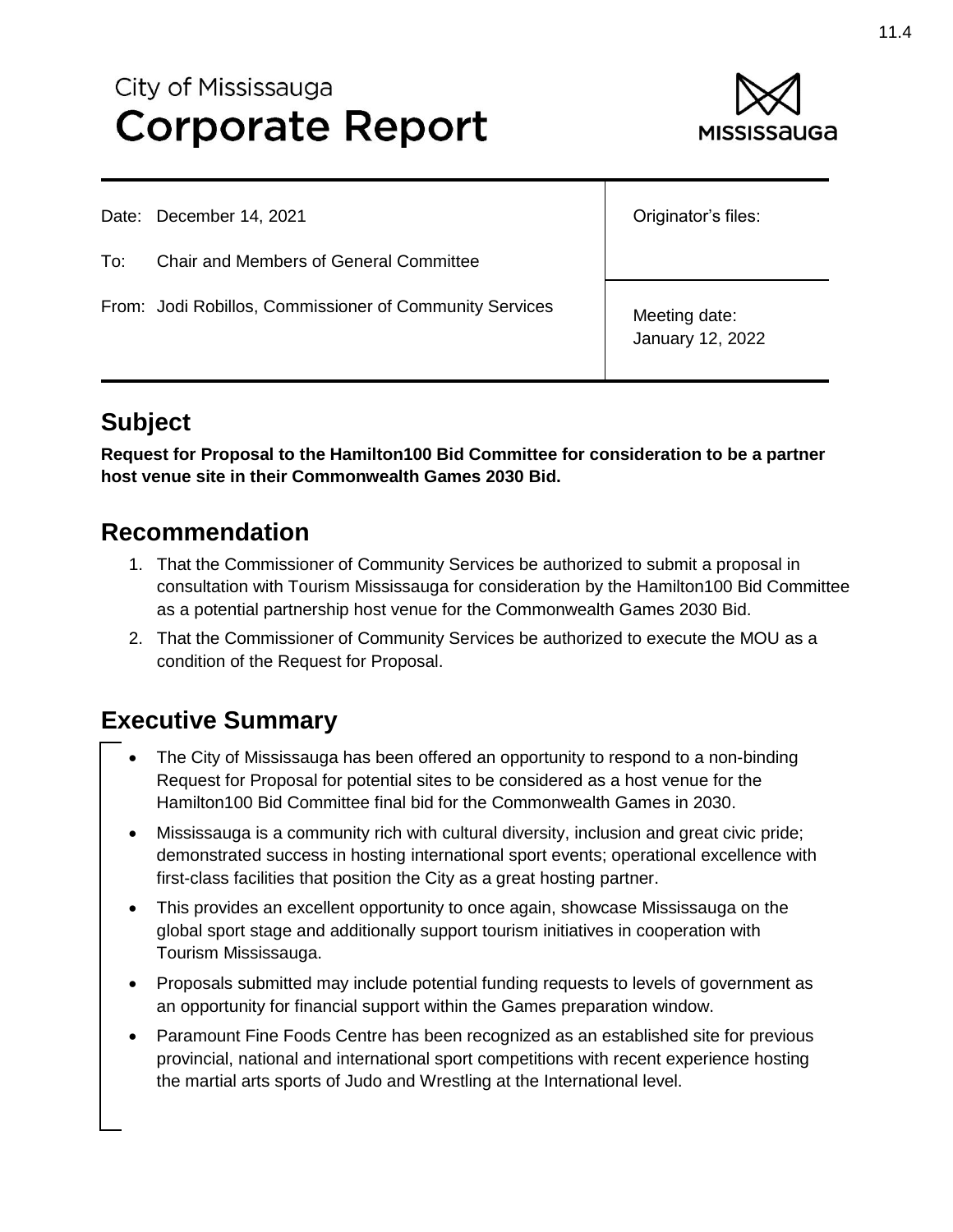- As demonstrated in recent Ontario Summer Games experiences the City also has great outdoor facilities that would meet the requirements of hosting outdoor sport competition.
- The submission from the City would include proposals to be the host sport venue for Judo & Wrestling, Cricket and 3 x 3 Basketball.

# **Background**

The Commonwealth Games are an international multi-sport event involving athletes from the Commonwealth of Nations. The event was first held in 1930, in Hamilton, ON Canada, and with the exception of a few years, has taken place every four years since then, with 2030 being the  $100<sup>th</sup>$ anniversary of the event. The City of Hamilton has a vested group who have established a bid committee to move forward with a competitive bid submission. These Games are taking a regional approach to hosting, similar to what was done for the Toronto 2015 Pan Am/Parapan Am Games.

Hamilton100 Bid Committee has released an RFP inviting surrounding municipalities and/or venue owners to submit non-binding proposals for sports and venues to support their bid for the Commonwealth Games 2030. Presently Hamilton100 is developing a strong and innovative 2030 Commonwealth Games Hosting Proposal, garnering public and government support & and commitments. If awarded the Games, they have a long planning & delivery "runway" to community build, inspire a nation and advance the global Commonwealth Sport Movement. The host city is to be named in 2023.

Given the success the City has had hosting provincial, national, international events, and multisport games, coupled with the desire to support Sports Tourism opportunities with Tourism Mississauga, the RFP presents an exciting potential partnership on the quest to be a host site for the 100th anniversary of the Commonwealth Games in 2030.

## **Comments**

A venue and sport proposal is to be submitted to Hamilton100 Bid Committee by January 31, 2022. Staff are committed to work through details of the proposal which will position Mississauga as viable option for inclusion in the Games.

Mississauga's proposal must be supported by a local, provincial or national governing sport body and must include the following:

- Proposed sport, discipline, event (including para events).
- Projected number of athletes competing (men, women, para)
- Projected number of competition days
- A commitment to equality (equal number medalling events for men and women)
- National and/or international level experience staging the proposed sport in the proposed venue within the last 10 years
- A signed Hamilton100 Commonwealth Games Bid MOU is also required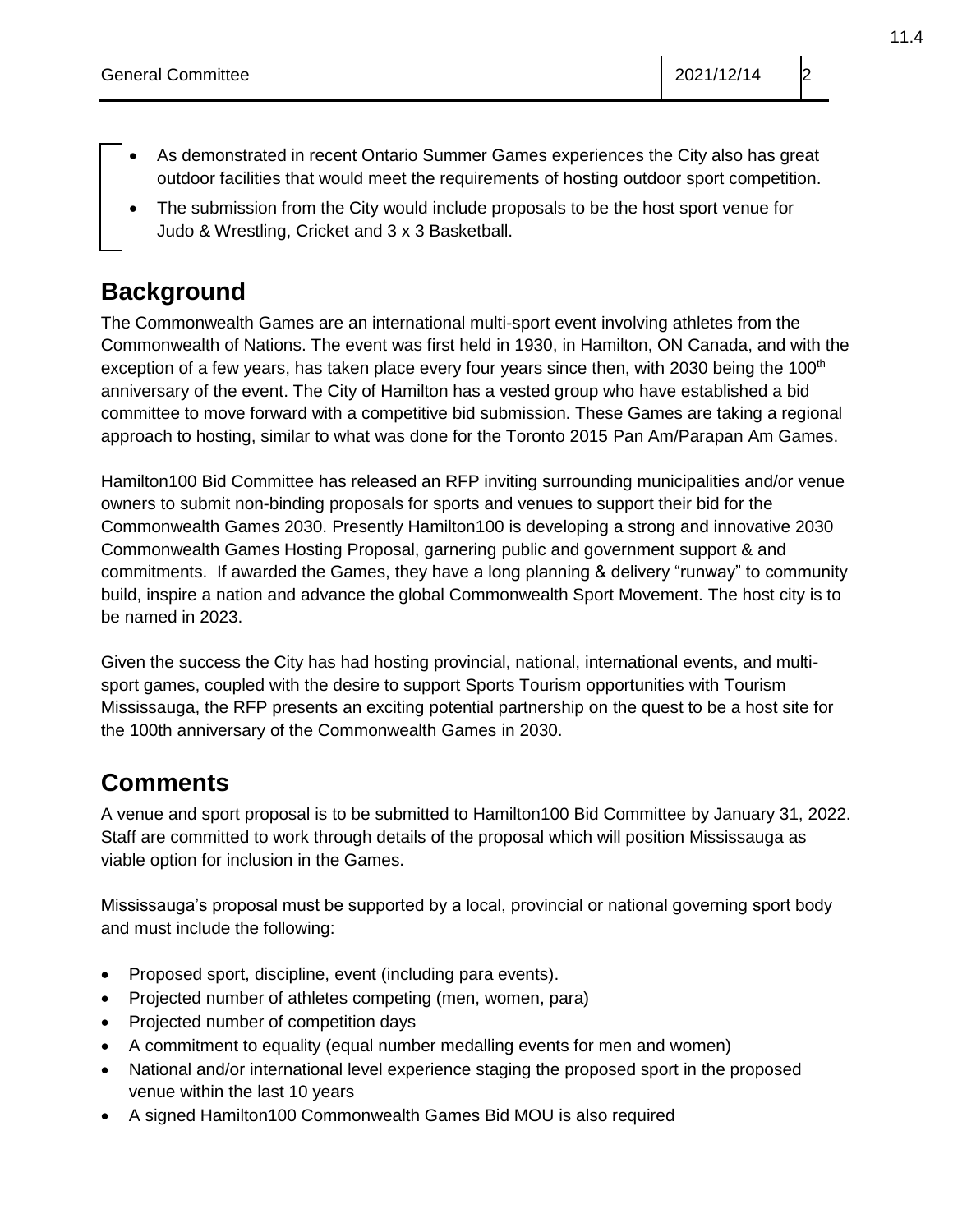Potential new build or major renovations to facilities should also be identified and include a description on how the proposed new venue(s) fit into the future needs of the sport and the community

Signing of the MOU is non-binding. By entering as an applicant the City agrees to be recognized as an intended participant in all Games programs and will be included as a member of the Bid Committee. It also acknowledges that the City agrees, in principle, to the Venue Operations Requirements and/or Venue Design Build Requirements as outlined by the Bid Committee. Should Canada be successful with the bid, the MOU will serve as the basis for, and be superseded by an Agreement with the Games Organizing Committee.

Staff from Tourism Mississauga and Community Services have examined the sports included in the 2030 Games roster and believe that the City possesses a strong ability to host three sports within the Games; Martial Arts, Cricket and 3x3 Basketball, all of which will include coordination and staff supported by Culture, Parks and the Recreation Divisions.

When proposing these additional sports staff took into consideration the possibility of the City being competitive to win the sport / venue host submitted. It is important to recognize the assets and facilities that the host location, Hamilton has, such as the outdoor sports stadium (Tim Hortons Field), and the expectation that they would utilize their sites before considering other neighbouring municipalities.

#### **Sport and Venue Overview**

#### **Martial Arts (including Judo, Boxing, Wrestling and Weightlifting)**

The Paramount Fine Foods Center (PFFC) has been the site of previous national and international martial arts events. In its current state it meets the requirements of the sport specifications and has the potential to provide a first class experience for the participants.

The facility is over 20 years old and the games bid may provide an opportunity to fund the refurbishment and modernization of aging amenities that would further support the facility to remain competitive as a spectator venue of choice within the GTA market. Based on historical involvement, staff position Judo and Weightlifting to be the sports included in the specific proposal for the Games.

#### **Cricket**

The high level of demand for cricket pitch time, as well as the number of sport stakeholders that the City currently works with, provides a significant advantage for a proposal of cricket as a sport/venue host in the City of Mississauga for the 2030 Commonwealth Games. Supporting diversity, and a passionate group of local organizations that Parks and Recreation staff have an established relationship with further enhances this opportunity. The Recreation & Parks Future Direction Study have recommendations specific to the development of the sport and capital dollars identified in the budget to continue to meet the growing demand for cricket pitch access.